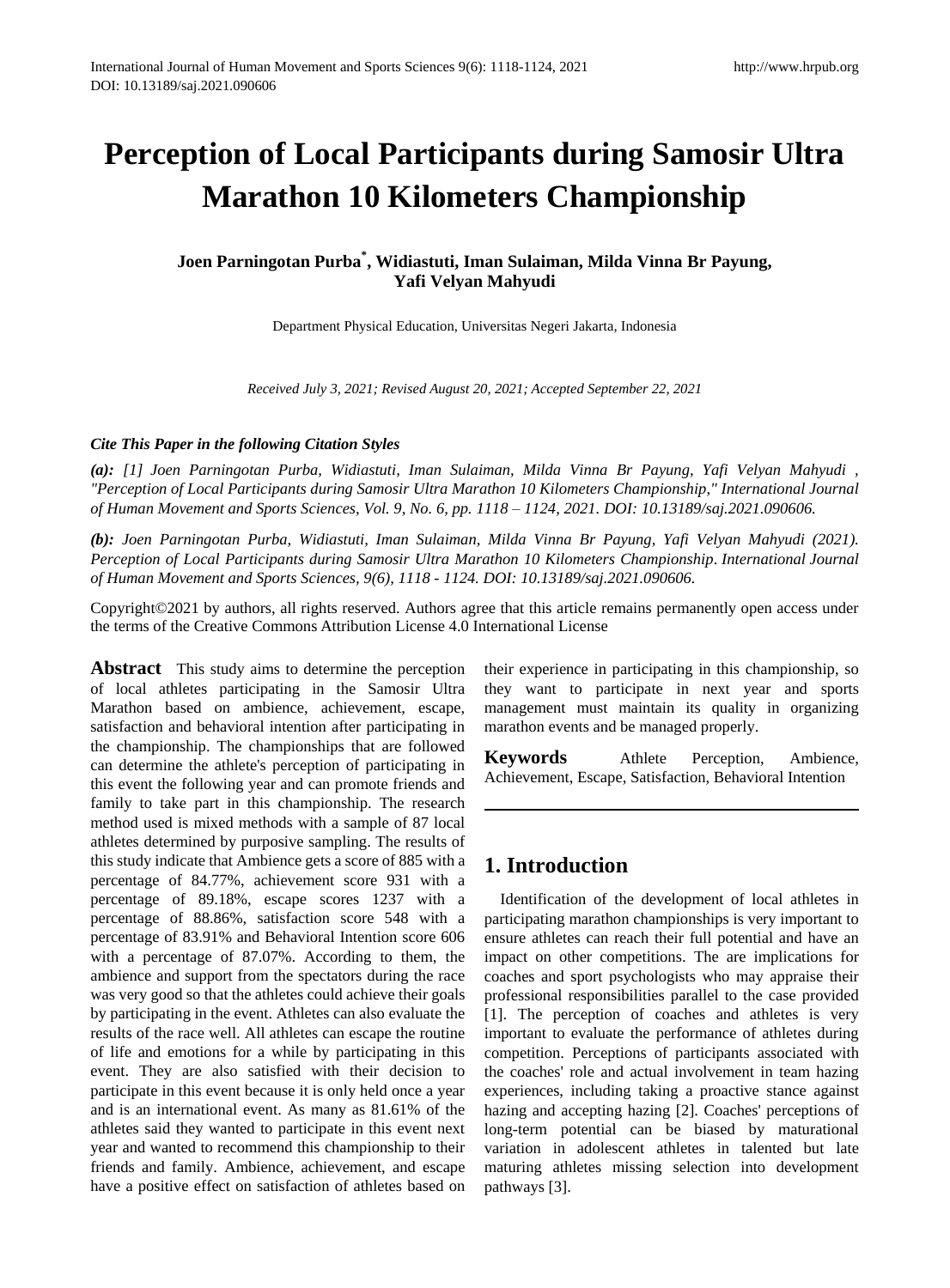Running is a popular sports discipline which can be performed over many distances. The schedule for the marathon championship is routine every year. The participation of local participants came from outside the province. Local and non-local participants evaluate their event experiences differently and provide practical implications for event organizers [4]. Organizing sports events in general has a contribution to the level of regional income and the surrounding population. The results show that this contribution is higher in those economies accounts for a higher share of gross domestic product (GDP) [5]. In addition, athlete achievement or top performance can only be known when an athlete participates in a championship because they can evaluate a long-term training program to participate in the next event. That demography plays an important role in the improvement of top performances [6]. That both training and anthropometry were independently associated with race performance [7]. the type and frequency of training, and the number of years running were the best predictors of running performance and success in the 10-km distance [8].

Health problems with decreasing physical activity become a sedentary lifestyle for some people, which is followed by the results of previous research. The global health-related problems of decreasing physical activity, increasing sedentary lifestyles [9]. As long as the volume of physical activity is high, health-related fitness will be high as well, independent of the physical activity pattern or variability in intensities throughout the day [10]. Sport is one way to improve a person's quality of life. Numerous benefits of regular physical activity are considered, which helps maintain and improve the quality of life [11]. People will be more excited when doing sports with friends, trainers or family supported by a comfortable atmosphere so that exercise performance will increase. A Physical activity and counseling intervention delivered either in a group or individual format could reduce stress and burnout, and improve HRQoL of working [12]. It is related to the low hardy personality group, which means that they have less adaptation to the demands of the sports environment [13]. Adults described the importance of trust and the development of deep friendships through the activity more often [14].

There also remains much potential for sports administrators to harness the interests of non-local residents as consumers of sport. Sports may, for example, moderate the spatial travel patterns of international tourists who may be attracted to the entertainment and cultural values of live sport, much to the benefit of host cities. Investigation is warranted if athletes' perceptions of the talent development environment that they are involved in are related to their perceived level of achievement. The result from such a design could potentially generate knowledge about important factors in the talent development environment related to athletes' achievement

and psychological functioning. The environment was positively associated with motivational outcomes [15]. Players perceiving their talent development environment as supporting and focusing on long-term development seem to be less stressed and experience higher well-being than other players [16].

Athletes' perceptions of the events held will also affect their satisfaction with the atmosphere, support from the audience and teammates, emotional and the achievements achieved during the event. Support for the expected effects of pre-competition anxiety, self-confidence, and idiosyncratic emotions on performance [17]. Those athletes who are well-peer mentored by a teammate perceive higher satisfaction levels with various aspects of their athletic experience and teammate support in enhancing the student-athletes subjective well-being [18] [19]. Athletes' perception of social support provided by coaches was positively correlated with their optimistic tendency and psychological well-being [20]. A moderate relationship was found between leadership and cohesion, and a close relationship was found between leadership and satisfaction [21]. Researchers argue that support from coaches or teammates has a positive influence on athletes and increases motivation and satisfaction when competing.

## **2. Method**

This research uses mixed methods, which combine qualitative and quantitative data. The method used is a survey of athletes' perceptions of ambience, achievement, escape and satisfaction. Use of qualitative and quantitative viewpoints, data collection, analysis, inference techniques) for the broad purposes of breadth and depth of understanding and corroboration [22]. Local athletes from the provinces of DKI Jakarta, West Sumatra, North Sumatera and Aceh who took part in the running competition were used to become participants. The sample in this study was 87 athletes who participated in the Samosir Ultra Marathon 10 kilometers and 5 kilometers event. They were selected by purposive sampling by determining the criteria for local athletes participating in the competition. Athletes involved in this study are junior and senior categories (62 senior athletes in the 10 kilometers category and 25 junior athletes in the 5 kilometers category. The author determines himself the athletes who become participants according to the criteria to provide the required information. The research instrument was adopted from several previous studies. Ambience, achievement, escape, satisfaction and behavioral intentions were collected with questionnaires filled out by participants during the competition.

The data collection used were questionnaires, observations, and interviews with all samples to find out their perceptions after participating in this event. Three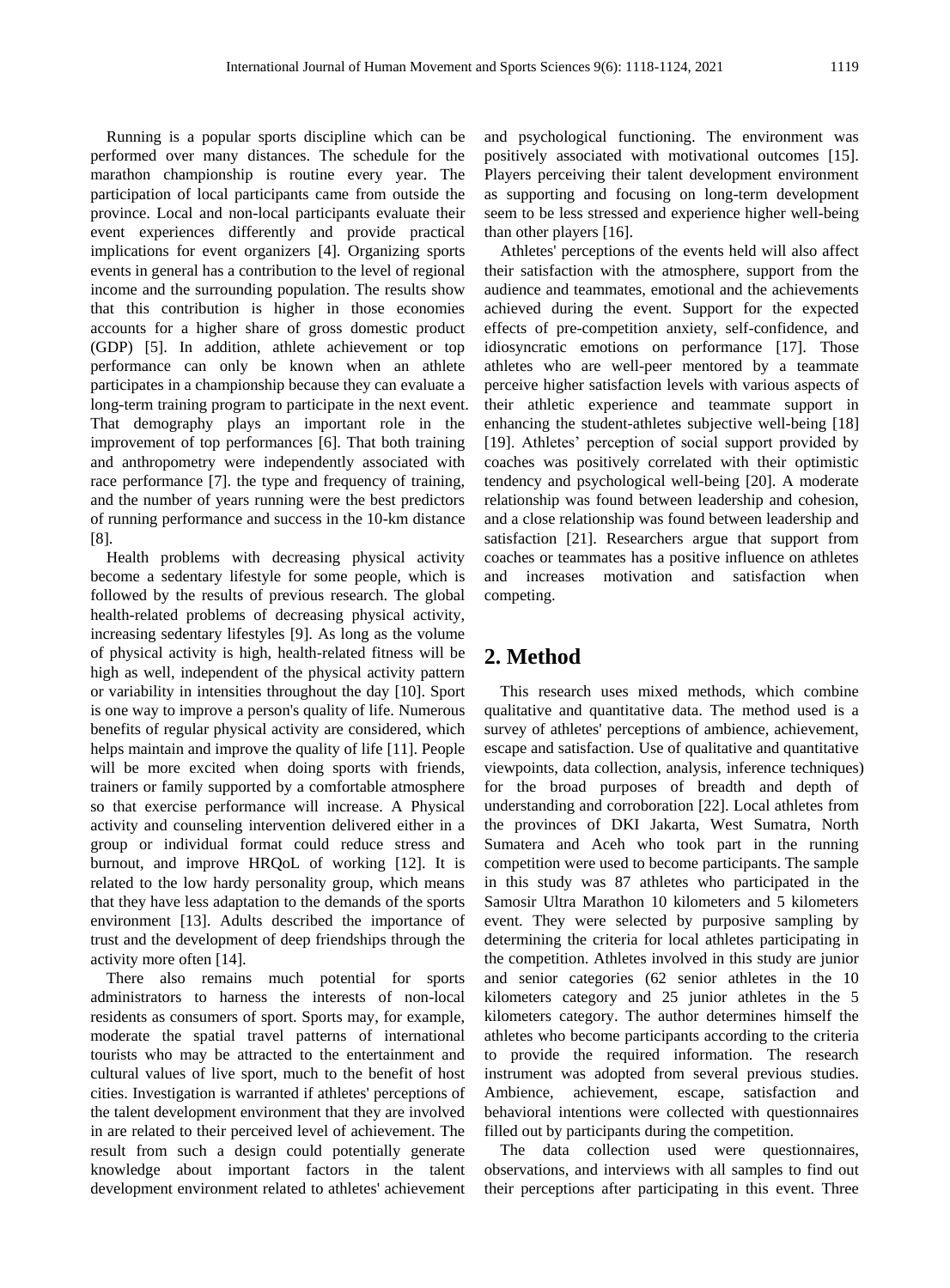items for ambience, and two for satisfaction were based on the work of [23]. Three items for achievement and two items for behavioral intention were based on the works of [24]. Four items for the escape were based on the research of [25]. A four-point Likert scale  $(1 =$  strongly disagree; 4 = strongly agree) was used to assess the items.

Strengthen the results of the research, data analysis used triangulation from the results of questionnaires, observations and interviews. So that the results of this study will be more objective and the data obtained are theoretically valid. Triangulation of data analysis techniques and argue that such triangulation increases the reliability of the results [26]. The results obtained through a particular data analysis technique, for example, thematic analysis, are congruent with the results obtained by analyzing the same transcripts using a different technique, for example, correspondence analysis, it is reasonable to argue that the analysis and interpretation of the data are valid.

#### **3. Results**

Samosir Ultra Marathon is one of the running sports events located around Lake Toba. This event aims to promote public health through sporting events and can be attended by many participants. In addition, to increase visitors and to improve the achievements of national athletes. The implementation of this championship is expected to have a positive impact on the community around Lake Toba because of the large number of spectators so that athlete's satisfaction becomes a good experience while participating in the championship. The following will show the results of the research that has been done. The results show that the participants, in general, reported high levels of well-being and a positive perception of the ambience, achievement, escape, satisfaction and, behavioral intention in Table 1.

| <b>Items</b>                                                                                                                                                                                                                                                                                                         | Mean                         | <b>Score</b>             | Percentage                           |
|----------------------------------------------------------------------------------------------------------------------------------------------------------------------------------------------------------------------------------------------------------------------------------------------------------------------|------------------------------|--------------------------|--------------------------------------|
| Ambience<br>Support from spectators along the competition was great<br>All peripheral events parallel to the race are well planned<br>The atmosphere during the event is very support<br><b>Achievement</b>                                                                                                          | 3,30<br>3,34<br>3,53         | 287<br>291<br>307        | 82,47%<br>83.62%<br>88,22%           |
| I could feel a sense of accomplishment through participating in the event<br>I could achieve my goal by participating in the event<br>I would evaluate the outcome of my race participation favorably                                                                                                                | 3,49<br>3,56<br>3,64         | 304<br>310<br>317        | 87,36%<br>89,08%<br>91,09%           |
| <b>Escape</b><br>I can get distracted from my normal life for a while by participating in the event<br>I can forget my worries by participating in the event<br>I can get away from the routine of everyday life by participating in the event<br>I can get emotionally refreshed through participating in the event | 3,49<br>3,54<br>3,54<br>3,64 | 304<br>308<br>308<br>317 | 87,36%<br>88,51%<br>88,51%<br>91,09% |
| <b>Satisfaction</b><br>Overall, I was satisfied with my decision to participate in the event<br>Participating in the event was the right choice for me                                                                                                                                                               | 3,45<br>3,26                 | 300<br>284               | 86,21%<br>81,61%                     |
| <b>Behavioral Intention</b><br>I would like to participate in the event next year<br>I would like to recommend the event to my friends and family                                                                                                                                                                    | 3,40<br>3,56                 | 296<br>310               | 85,06%<br>89,08%                     |

**Table 1.** Questionnaire results per question item

**Table 2**. Results of the Ambience, Achievement, Escape, Satisfaction and Behavioral Intention questionnaires

|                   | Ambience | Achievement | <b>Escape</b> | <b>Satisfaction</b> | <b>Behavioral</b><br><b>Intention</b> |
|-------------------|----------|-------------|---------------|---------------------|---------------------------------------|
| <b>Score</b>      | 885      | 931         | 1237          | 584                 | 606                                   |
| Mean              | 3,391    | 3,567       | 3,555         | 3,356               | 3,483                                 |
| <b>SD</b>         | 0.489    | 0,496       | 0.498         | 0.480               | 0,501                                 |
| Score total       | 1044     | 1044        | 1392          | 696                 | 696                                   |
| <b>Percentage</b> | 84.77%   | 89,18%      | 88.86%        | 83.91%              | 87.07%                                |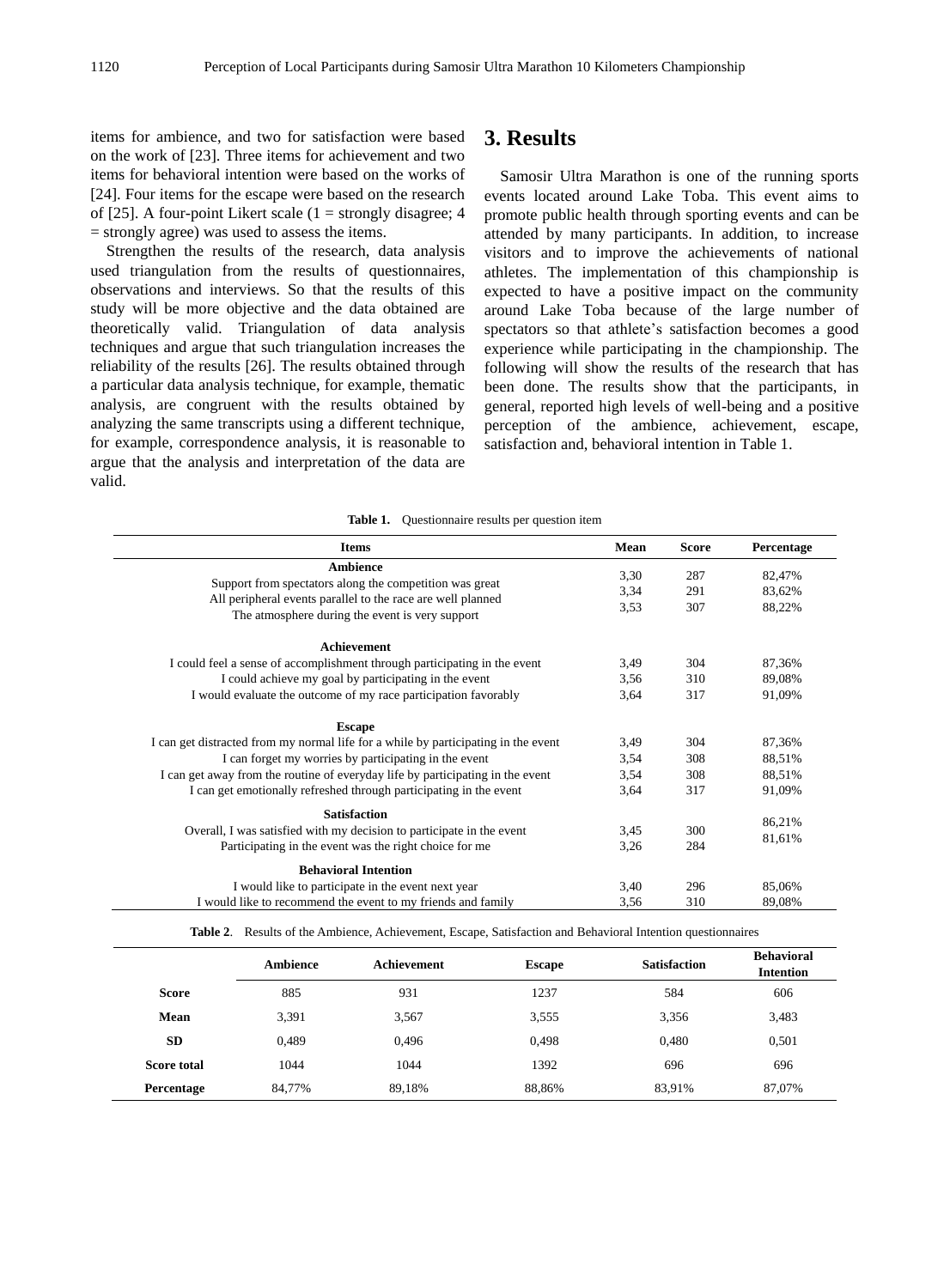The questionnaire that was filled out by athletes in the senior and junior categories (5 kilometers and 10 kilometers) obtained data based on Table 1. ambience: support from spectators along the competition was great with a percentage 82,47%. All peripheral events parallel to the race are well planned is 83,62%. The atmosphere during the event is very supportive is 88,22%. Achievement: i could feel a sense of accomplishment through participating in the event is 87,36%. I could achieve my goal by participating in the event is 89,08%. I would evaluate the outcome of my race participation favorably is 91,09%. Escape: I can get distracted from my normal life for a while by participating in the event is 87,36%. I can forget my worries by participating in the event 88,51%. I can get away from the routine of everyday life by participating in the event 88,51%. I can get emotionally refreshed through participating in the event at 91,09%. Satisfaction: Overall, I was satisfied with my decision to participate in the event at 86,21%. Participating in the event was the right choice for me 81,61%. Behavioral intention: I would like to participate in the event next year at 85,06%. I would like to recommend the event to my friends and family 89,08%.

Based on the results from Table 1, it can be seen that according to the athletes who participated in the Samosir Ultra Marathon, the support from the audience throughout the match was very good, all events could go according to plan and the natural atmosphere of Lake Toba was still natural so it was very supportive and had a positive impact during the match. Athletes can also feel their achievements while participating in this event so that it becomes an evaluation material for the achievements that have been made in the match. Those who participate in this event can get away from their training routines and daily life and can release anxiety during the match. In addition, they can also feel satisfied with his decision to participate in this event well.

*"Ambience in Lake Toba is indeed suitable and supportive for an event like this because it has beautiful nature, fresh air and the water does not flow fast. The achievement that I feel while participating in this event is also very good because it can be used as a reference for achievement at the national level" (informant 31).*

*"In my opinion, this competition can have a positive effect because it can change your lifestyle by exercising regularly every day before participating in this race" (informant 3).*

*"In the 10 kilometers race category, there was a lot of support from participants to keep finishing the race, and that gave me motivation during the race" (informant 44).*

*"I think that this event was held appropriately because it has a positive impact on measuring achievement during the training that has been* 

*carried out. I will participate in this event next year because I can achieve the best performance here" (informant 7).*

Based on table 2, it can be seen that the athletes overall stated the ambience is in the very good category because the atmosphere and support during the event could provide extrinsic enthusiasm and motivation. In the variable achievement, athletes who get 1st, 2nd and 3rd podiums state that they can evaluate the achievements achieved. All athletes stated that they escaped in the very good category, they were able to let go of the routines of daily life. Satisfaction is very good because they are satisfied with participating in this competition because of the ambience and support from friends during the race. The behavioral intention in the very good category so that they have the desire to take part in the competition the following year. Overall, ambience, achievement, escape, satisfaction and behavioral intention have a positive effect on athletes while participating in the event.

From the results of this study, sports and tourism management at the Samosir Ultra Marathon on Lake Toba can help event organizers to prepare a good marathon event that can be followed by participants from outside the country. Participants' satisfaction related to ambience, achievement and escape gave a positive perception of participating in this next event. Therefore, sports management must maintain its quality in organizing marathon events and be managed properly in order to have a positive impact on participants and the surrounding community.

## **4. Discussion**

The Samosir Ultra Marathon Championship which is held in the Horas Samosir Fiesta program is an annual agenda. Many athletes took part in this event, based on the data obtained there were 1125 athletes (496 participants for 5 kilometers, 378 participants for 10 kilometers, 153 participants for 25 kilometers and 98 participants for 50 kilometers. This year's event is considered different from the last year due to an increase in The number of participants which means that the satisfaction and behavioral intention felt by athletes and coaches is very good while participating in this event. Satisfaction had an extensively positive effect on behavioral intention [4]. Perceived coach-created task climate was positively related to perceived cohesion and players' satisfaction with their participation within their team [27]. Participants have the capability of differentiating between event and destination satisfaction when evaluating their future intentions [28]. Athletes' satisfaction can also be seen when they upload pictures or videos on social media while participating in this event.

The support is given by the spectators and teammates during the match also affects the athlete's achievement.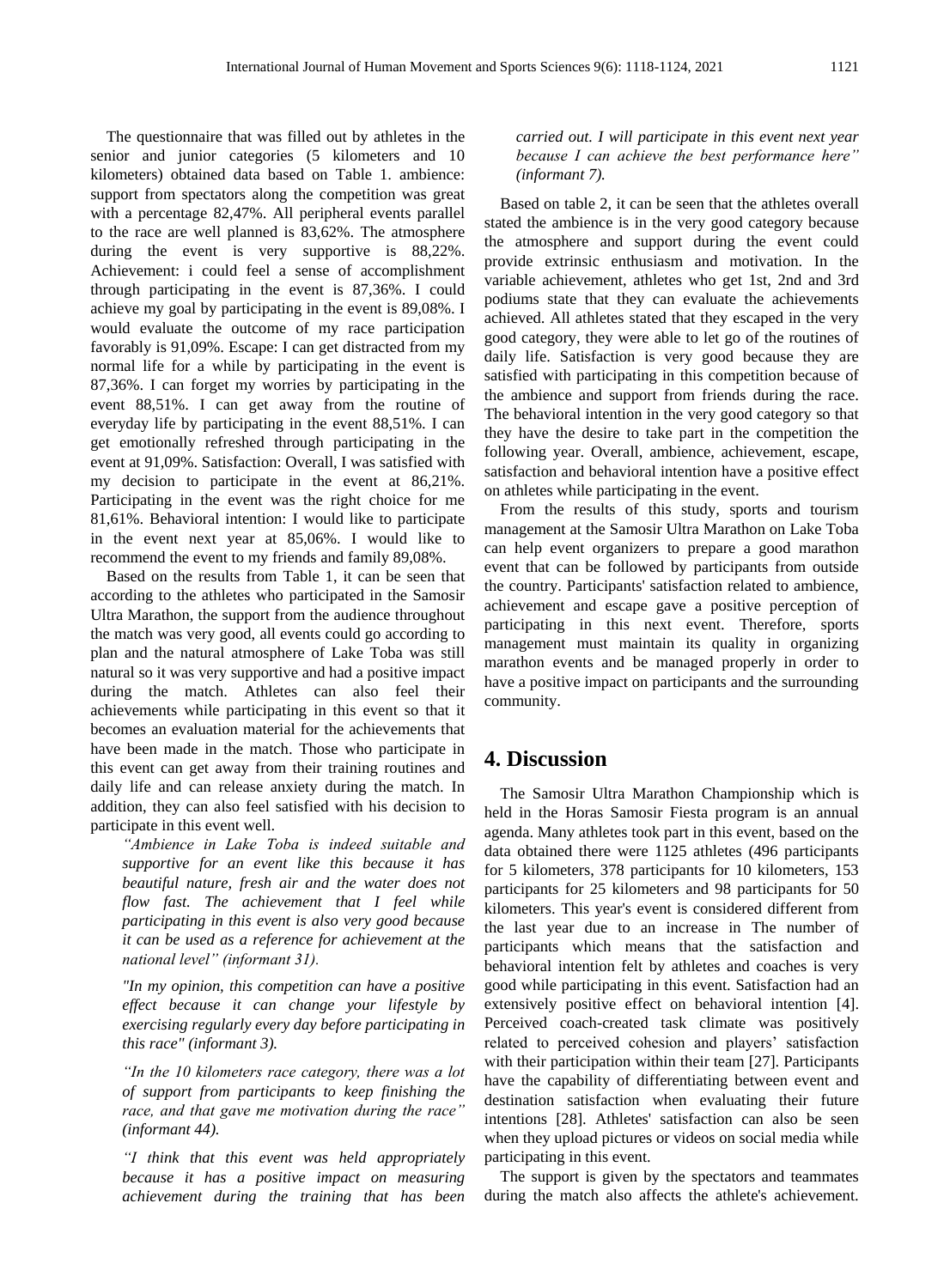Teammate support had a positive influence on subjective well-being through positive emotion [19]. It was proven that during the race, the voices of the spectators were very busy supporting and watching the athletes competing so that the participants thought that their spirit and motivation would also increase. That motivation directly affects satisfaction and indirectly affects loyalty, whereas satisfaction directly affects attendee loyalty at aboriginal festivals [29]. Positive correlations were observed among social support provided by coaches, optimism, and psychological well-being [20]. Teachers have a good perception, which is indicated by a dominant good result, according to them, by making Lake Sipin area, will make students motivated to become rowing athletes [30]. Support for an active sport tourism taxonomy and framework based on the mode of experience and achievement orientation [31].

An important question is related to the athlete's perception and actions regarding his decision to enter the race and whether the decision is temporary or in the next few days. During the race, it can be said that athletes can change their daily activities temporarily and forgotten for a while to achieve their goals. The results show perception of Success Questionnaire to be a reliable and valid instrument to measure achievement goal orientations in sport [32]. Athletes can also evaluate themselves from the results obtained during this competition. Achievement goals and sport motivation with the high mental toughness group favoring both mastery- and performance-approach goals and self-determined as well as extrinsic motivational [33]. The three goals have similar effects on the performance and enjoyment of a golf-putting task [34]. The training process that becomes a routine during the training program becomes a guide for the success of athletes. Skill performance obtained is also a factor in the success of athletes to achieve goals in this competition. The relationships between the covert and overt behaviors are related to skilled motor performance [35].

The athlete's decision to take part in this competition is the right decision because this is an annual competition agenda on Lake Toba. There are many marathon competitions held by the government but do not display a natural atmosphere that is still natural. Athletes feel a different atmosphere and environment during the race. Ambience in the athlete's opinion contributes to the achievement of the goal of participating in this event. Ambience also affects escape. In the opinion of athletes they can forget daily activities and eliminate worries while participating in the championship do not have fun. These three factors affect the satisfaction of athletes and help athletes make the right choice while participating in this event. Surf camp experiences connected to surf lessons, natural resources of surf spots, human resources in surf camps and recommendations after experiences [36]. The activities performed by the tourists have an impact on their perceived winter sports experience [37]. The athlete's

experience during participation also makes the recommendation for ambience at Lake Toba. The quality of the event experience can be a focus for event managers aiming to achieve social marketing goals related to positive psychology from the event participation [38], and the interaction effect between Coach training and the coaching experience. Implications are given for coach education programs are training coaches to explicitly teach life skills through sport [39].

## **5. Conclusion**

Event organizers must improve the athlete's experience of the atmosphere, achievement, and escape from the event as these aspects can contribute to participant satisfaction. Special attention must be paid to the athletes in the junior category who enter the 5 kilometers category in order to be experienced. In this case, ambience, achievement, and escape must satisfy runners so that they can change the behavior of participants in a better direction. Based on research data can be concluded that ambience, achievement and escape have a positive effect on satisfaction athletes based on their experience in participating in this event, so they want to participate in the event the following year because they feel it can have a good influence on the desire to exercise. Ambience-related items are used to evaluate the physical environment quality, and a positive relationship between the physical environment quality and satisfaction has not been identified properly. Therefore, it is hoped that there will be further research that discusses whether environment quality is related to athlete satisfaction and achievement.

## **Acknowledgments**

Thanks to all participants in this research. As well as all event organizers who have helped and given permission to conduct research.

#### **REFERENCES**

- [1] C. Breakey, M. Jones, C.-T. Cunningham, and N. Holt, "Female Athletes' Perceptions of a Coach's Speeches," *Int. J. Sports Sci. Coach.*, vol. 4, no. 4, pp. 489–504, Dec. 2009, doi: 10.1260/174795409790291376.
- [2] C. Kowalski and J. Waldron, "Looking the other way: Athletes' perceptions of coaches' responses to hazing," *Int. J. Sport. Sci. Coach.*, vol. 5, no. 1, pp. 87–100, Mar. 2010, doi: 10.1260/1747-9541.5.1.87.
- [3] A. J. Cripps, L. S. Hopper, and C. Joyce, "Coaches' perceptions of long-term potential are biased by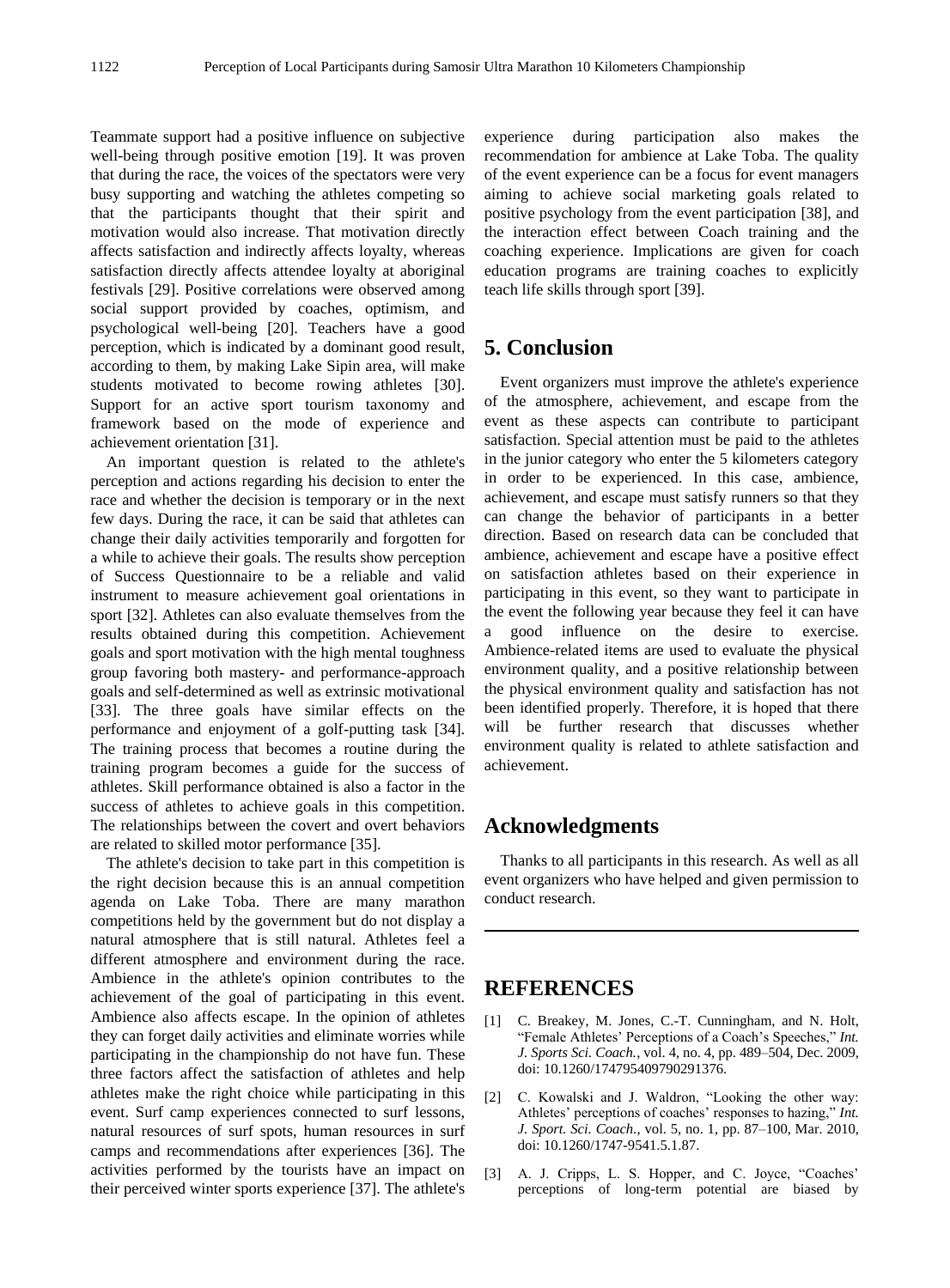maturational variation," *Int. J. Sport. Sci. Coach.*, vol. 11, no. 4, pp. 478–481, Aug. 2016, doi: 10.1177/17479541166 55054.

- [4] B. An, M. Harada, and S. Sato, "Service quality, satisfaction, and behavioral intention in a triathlon event: the different experiences between local and non-local participants," *J. Sport Tour.*, vol. 24, no. 2, pp. 127–142, Apr. 2020, doi: 10.1080/14775085.2020.1773296.
- [5] S. H. Ivanov and C. Webster, "Tourism's contribution to economic growth: A global analysis for the first decade of the millennium," *Tour. Econ.*, 2013, doi: 10.5367/te.2013.0211.
- [6] A. Marc *et al.*, "Marathon progress: demography, morphology and environment," *J. Sports Sci.*, vol. 32, no. 6, pp. 524–532, 2014, doi: 10.1080/02640414.2013.835436.
- [7] B. Knechtle, P. Knechtle, T. Rosemann, and O. Senn, "What is associated with race performance in male 100-km ultra-marathoners anthropometry, training or marathon best time?," *J. Sports Sci.*, vol. 29, no. 6, pp. 571–577, Mar. 2011, doi: 10.1080/02640414.2010.541272.
- [8] T. G. Martin, R. W. Pata, J. D'Addario, L. Yuknis, R. Kingston, and R. Feinn, "Impact of age on haematological markers pre- and post-marathon running," *J. Sports Sci.*, vol. 33, no. 19, pp. 1988–1997, 2015, doi: 10.1080/02640414.2015.1024712.
- [9] S. Kokko, J. Villberg, and L. Kannas, "Health promotion in sport coaching: Coaches and young male athletes' evaluations on the health promotion activity of coaches," *Int. J. Sport. Sci. Coach.*, vol. 10, no. 2–3, pp. 339–352, Jun. 2015, doi: 10.1260/1747-9541.10.2-3.339.
- [10] [10] S. Knaeps, J. G. Bourgois, R. Charlier, E. Mertens, and J. Lefevre, "Associations between physical activity and health-related fitness–volume versus pattern," *J. Sports Sci.*, vol. 35, no. 6, pp. 539–546, Mar. 2017, doi: 10.1080/02640414.2016.1178393.
- [11] A. Almonacid-Fierro, R. Vargas-Vitoria, M. Almonacid, and M. Martínez, "Perception on the quality of life of elderly people during COVID-19 pandemic in Chile," *Int. J. Hum. Mov. Sport. Sci.*, vol. 9, no. 3, pp. 473–479, 2021, doi: 10.13189/saj.2021.090312.
- [12] H. Wang *et al.*, "of Physical Activity and Counselling Interventions on Health Outcomes among Working Women in Shanghai," *J. Sport. Sci. Med.*, vol. 20, no. 1, pp. 77–85, 2021, doi: 10.52082/jssm.2021.77.
- [13] H. González-García and A. Pelegrín, "Influence of Perceived Parental Education Styles on Hardy Personality in Sport," 2020. Accessed: Jun. 20, 2021. [Online]. Available: http://www.jssm.org.
- [14] A. Frühauf, J. Zenzmaier, and M. Kopp, "Age Matter? A Qualitative Comparison of Motives and Aspects of Risk in Adolescent and Adult Freeriders," 2020. Accessed: Jun. 20, 2021. [Online]. Available: http://www.jssm.org.
- [15] C. Li, R. Martindale, Y. Wu, and G. Si, "Psychometric properties of the Talent Development Environment Questionnaire with Chinese talented athletes," *J. Sports Sci.*, vol. 36, no. 1, pp. 79–85, Jan. 2018, doi: 10.1080/02640414.2017.1282619.
- [16] A. Ivarsson, A. Stenling, J. Fallby, U. Johnson, E. Borg, and G. Johansson, "The predictive ability of the talent development environment on youth elite football players' well-being: A person-centered approach," *Psychol. Sport Exerc.*, vol. 16, no. P1, pp. 15–23, Jan. 2015, doi: 10.1016/j.psychsport.2014.09.006.
- [17] C. Robazza, M. Pellizzari, M. Bertollo, and Y. L. Hanin, "Functional impact of emotions on athletic performance: Comparing the IZOF model and the directional perception approach," *J. Sports Sci.*, vol. 26, no. 10, pp. 1033–1047, Aug. 2008, doi: 10.1080/02640410802027352.
- [18] M. D. Hoffmann and T. M. Loughead, "A comparison of well-peer mentored and non-peer mentored athletes' perceptions of satisfaction," *J. Sports Sci.*, vol. 34, no. 5, pp. 450–458, Mar. 2016, doi: 10.1080/02640414.2015.105751 7.
- [19] H. Cho, H. Yi Tan, and E. Lee, "Importance of perceived teammate support as a predictor of student-athletes' positive emotions and subjective well-being," *Int. J. Sport. Sci. Coach.*, vol. 15, no. 3, pp. 364–374, Jun. 2020, doi: 10.1177/1747954120919720.
- [20] T. W. Cnen, Y. C. Chiu, and Y. Hsu, "Perception of social support provided by coaches, optimism/pessimism, and psychological well-being: Gender differences and mediating effect models," *Int. J. Sport. Sci. Coach.*, vol. 16, no. 2, pp. 272–280, Apr. 2021, doi: 10.1177/17479541209 68649.
- [21] H.-D. Kim and A. B. Cruz, "The influence of coaches' leadership styles on athletes' satisfaction and team cohesion: A meta-analytic approach,", Nov. 2016, DOI: 10.1177/1747954116676117.
- [22] J. Schoonenboom and R. B. Johnson, "How to Construct a Mixed Methods Research Design," *Kolner Z. Soz. Sozpsychol.*, vol. 69, pp. 107–131, 2017, doi: 10.1007/s11577-017-0454-1.
- [23] N. D. Theodorakis, K. (Kiki) Kaplanidou, and I. Karabaxoglou, "Effect of Event Service Quality and Satisfaction on Happiness Among Runners of a Recurring Sport Event," *Leis. Sci.*, vol. 37, no. 1, pp. 87–107, Jan. 2015, doi: 10.1080/01490400.2014.938846.
- [24] J. Du, J. S. Jordan, and D. C. Funk, "Managing mass sport participation: Adding a personal performance perspective to remodel antecedents and consequences of participant sport event satisfaction," *J. Sport Manag.*, vol. 29, no. 6, pp. 688– 704, Nov. 2015, doi: 10.1123/JSM.2014-0225.
- [25] D. C. Funk, K. Toohey, and T. Bruun, "International Sport Event Participation: Prior Sport Involvement; Destination Image; and Travel Motives," *Eur. Sport Manag. Q.*, vol. 7, no. 3, pp. 227–248, Sep. 2007, doi: 10.1080/16184740701 511011.
- [26] M. A. Lauri, "Triangulation of Data Analysis Techniques," Oct. 2011. Accessed: Jun. 06, 2021. [Online]. Available: http://www.psych.lse.ac.uk/psr/.
- [27] T. García-Calvo, F. M. Leo, I. Gonzalez-Ponce, P. A. Sánchez-Miguel, A. Mouratidis, and N. Ntoumanis, "Perceived coach-created and peer-created motivational climates and their associations with team cohesion and athlete satisfaction: Evidence from a longitudinal study," *J.*